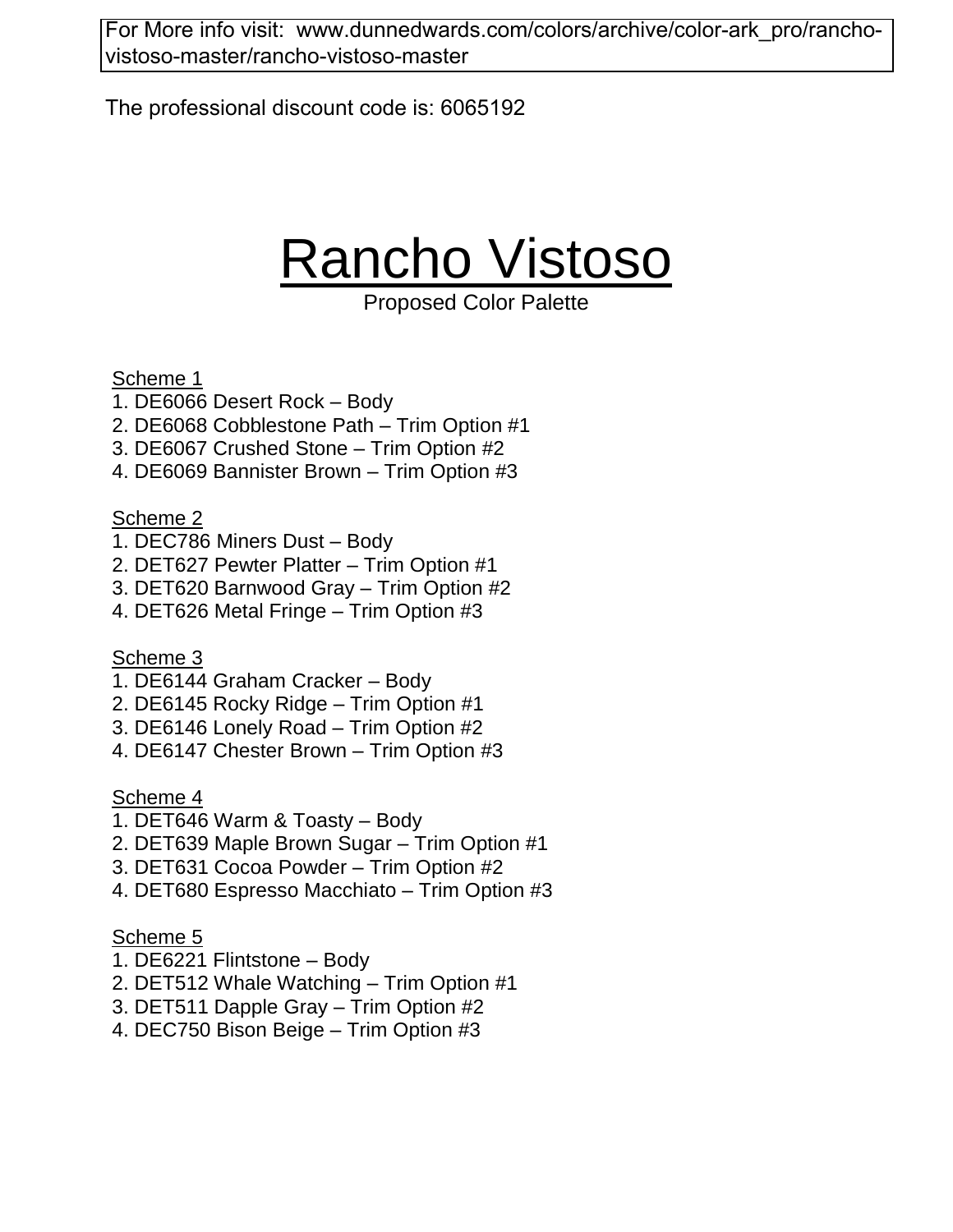#### Scheme 6

- 1. DE6143 Almond Latte Body
- 2. DET690 Saddle Up Trim Option #1
- 3. DET682 Art & Craft Trim Option #2
- 4. DET681 Moderne Class Trim Option #3

#### Scheme 7

- 1. DE6122 Dry Creek Body
- 2. DE6123 Trail Dust Trim Option #1
- 3. DE6124 Whole Wheat Trim Option #2
- 4. DE6125 Carved Wood Trim Option #3

#### Scheme 8

- 1. DE6115 Practical Tan Body
- 2. DE6117 Colorado Trail Trim Option #1
- 3. DE6118 Sandpit Trim Option #2
- 4. DE6119 Neutral Valley Trim Option #3

#### Scheme 9

- 1. DEC716 Stonish Beige Body
- 2. DE6096 Homestead Trim Option #1
- 3. DE6097 Monterey Brown Trim Option #2
- 4. DE6098 Burn's Cave Trim Option #3

#### Scheme 10

- 1. DE6104 Chic Brick Body
- 2. DE6103 Copper Lake Trim Option #1
- 3. DE6105 Weathered Leather Trim Option #2
- 4. DEC718 Mesa Tan Trim Option #3

- 1. DET624 Sorrel Felt Body
- 2. DET694 Carmel Mission Trim Option #1
- 3. DET695 Grange Hall Trim Option #2
- 4. DET631 Cocoa Powder Trim Option #3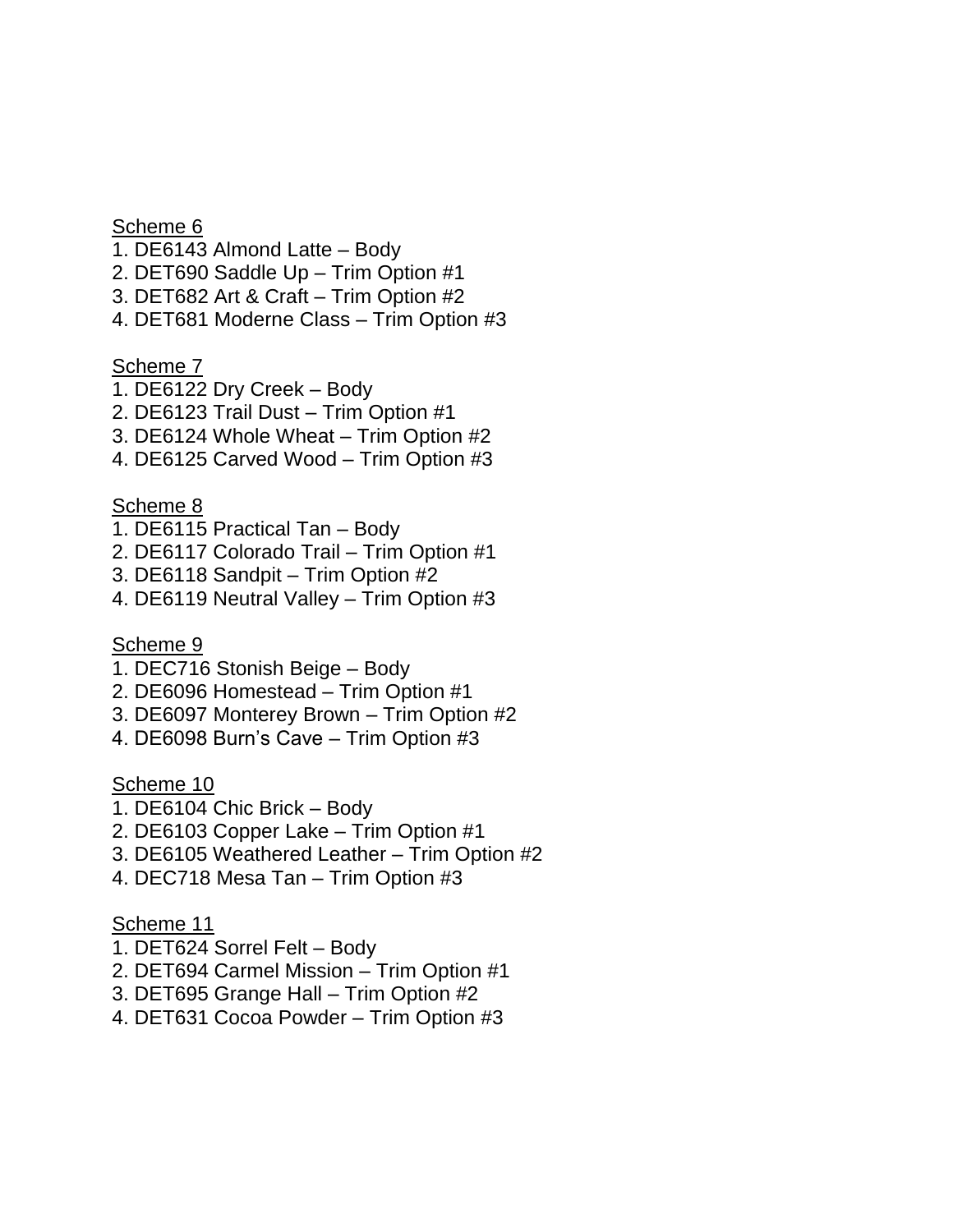Scheme 12

- 1. DEC728 Madera Body
- 2. DEC729 Medallion Trim Option #1
- 3. DE6152 Maple View Trim Option #2
- 4. DET631 Cocoa Powder Trim Option #3

Scheme 13

- 1. DEC717 Baked Potato Body
- 2. DE6104 Chic Brick Trim Option #1
- 3. DE6070 Chocolate Chunk Trim Option #2
- 4. DE6370 Charcoal Smudge Trim Option #3

Scheme 14

- 1. DE6124 Whole Wheat Body
- 2. DE6123 Trail Dust Trim Option #1
- 3. DE6125 Carved Wood Trim Option #2
- 4. DE6126 Stockhorse Trim Option #3

Scheme 15

- 1. DET685 Mission Gold Body
- 2. DET683 Wild Horses Trim Option #1
- 3. DET680 Espresso Macchiato Trim Option #2
- 4. DET688 Wild Bill Brown Trim Option #3

Scheme 16

- 1. DE5215 Caramel Apple Body
- 2. DE6143 Almond Latte Trim Option #1
- 3. DET634 Downing to Earth Trim Option #2
- 4. DE6376 Looking Glass Trim Option #3

- 1. DE5263 Sonora Shade Body
- 2. DE5265 Brown Eyes Trim Option #1
- 3. DE6132 Big Stone Beach Trim Option #2
- 4. DE6131 Teddy Bear Trim Option #3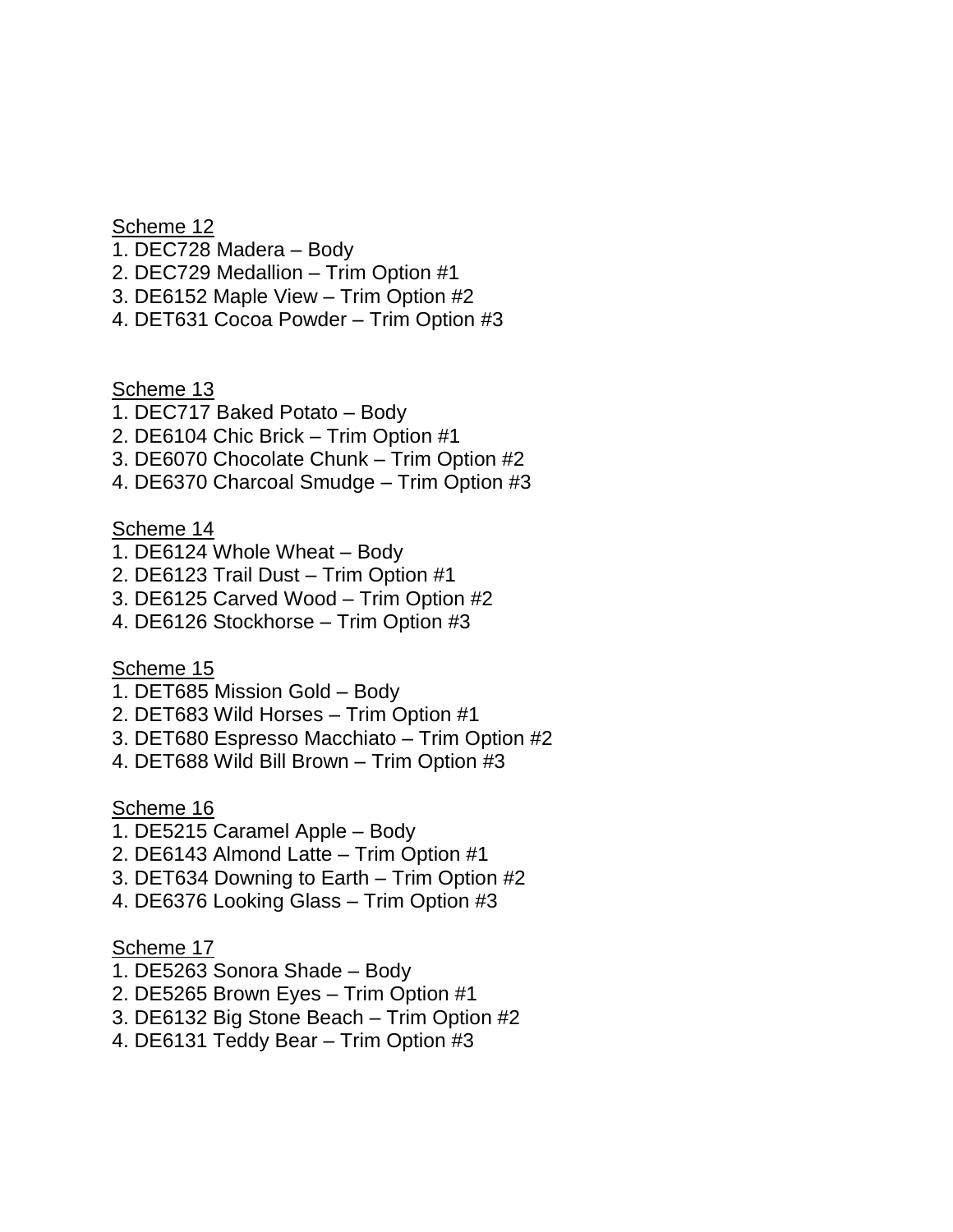Scheme 18

- 1. DE6215 Wooden Peg Body
- 2. DE6214 Pigeon Gray Trim Option #1
- 3. DE6216 Stockhorse Trim Option #2
- 4. DE6217 Ancient Earth Trim Option #3

Scheme 19

- 1. DEC771 Shaggy Barked Body
- 2. DE6222 Weather Board Trim Option #1
- 3. DE6223 Mission Trail Trim Option #2
- 4. DE453 Majolica Earthenware Trim Option #3

Scheme 20

- 1. DE6229 Calico Rock Body
- 2. DE6228 Play on Gray Trim Option #1
- 3. DE6230 Center Ridge Trim Option #2
- 4. DE6231 Shaker Gray Trim Option #3

Scheme 21

- 1. DE6207 Egyptian Sand Body
- 2. DE6208 Tuscan Mosaic Trim Option #1
- 3. DE6209 Rock N Oak Trim Option #2
- 4. DE6210 Midnight Brown– Trim Option #3

Scheme 22

- 1. DE6200 Handwoven Body
- 2. DE6201 Rattan Basket Trim Option #1
- 3. DE6202 Coconut Shell Trim Option #2
- 4. DE6203 Essential Brown Trim Option #3

## Scheme 23

- 1. DE6111 S'mores Body
- 2. DE6110 Warm Hearth Trim Option #1
- 3. DE6112 Cedar Chest Trim Option #2
- 4. DE6104 Chic Brick Trim Option #3

- 1. DE6075 Wood Lake Body
- 2. DE6074 Frontier Land Trim Option #1
- 3. DE6076 Wandering Road Trim Option #2
- 4. DE6077 Deep Brown Trim Option #3